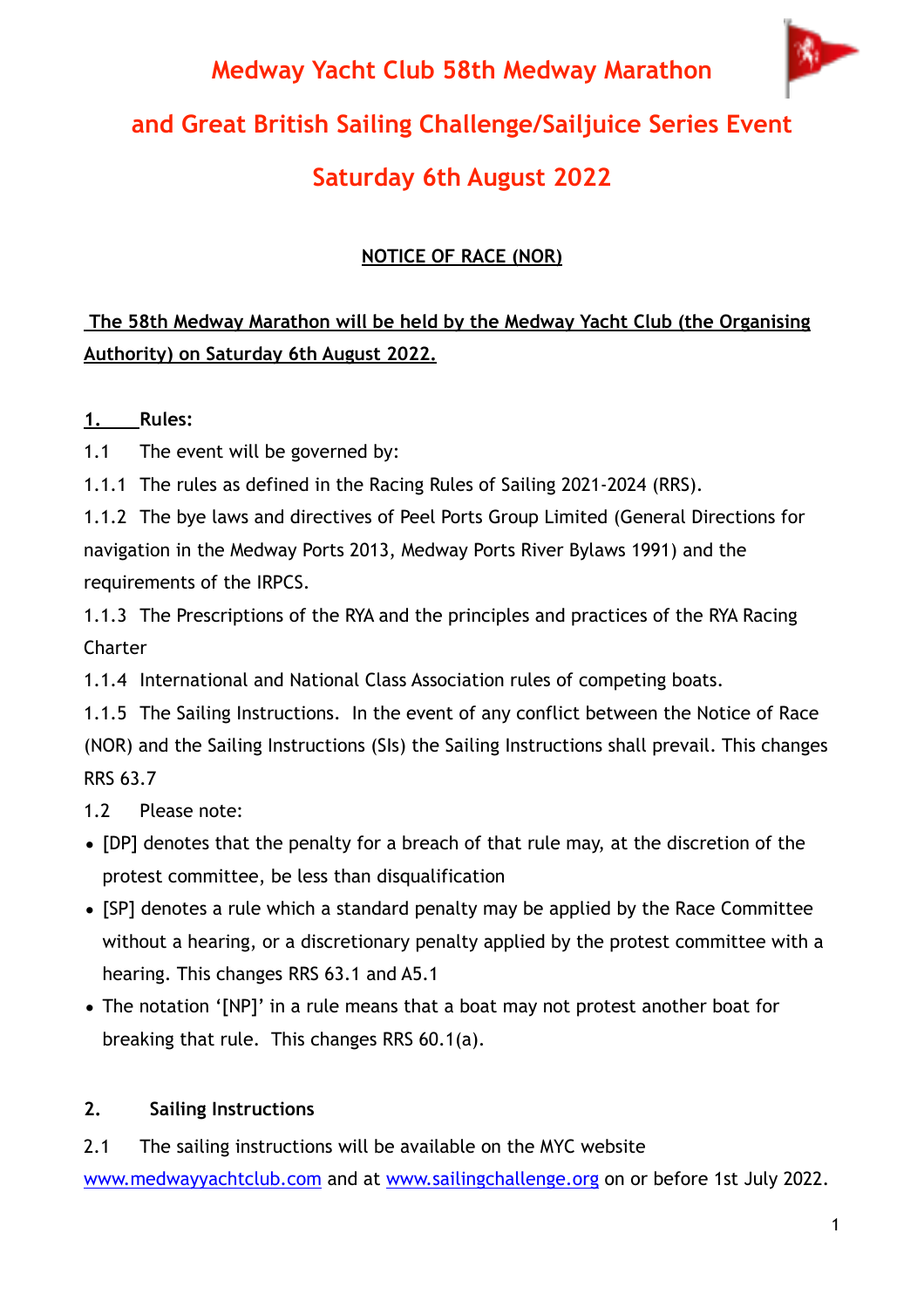编 **Medway Yacht Club 58th Medway Marathon and Great British Sailing Challenge/Sailjuice Series Event Saturday 6th August 2022**

### **3. Communication**

3.1 Changes to this Notice will be posted on the MYC website at [www.medwayyachtclub.com](http://www.medwayyachtclub.com) and at [www.sailingchallenge.org](http://www.sailingchallenge.org)

3.2 The Race Office will be the MYC library.

3.3 While racing, from the first warning signal until the end of the race, except in an emergency, a boat shall not make voice or data transmissions and shall not receive voice or data communication that is not available to all boats [DP]

3.4 For further information please contact MYC by telephone on 01634 718399, by email at [office@medwayyachtclub.com](mailto:office@medwayyachtclub.com) or see the MYC website at [www.medwayyachtclub.com](http://www.medwayyachtclub.com) or [www.sailingchallenge.org](http://www.sailingchallenge.org) 

## **4. Eligibility and Entries**

4.1 This is a long distance handicap race for monohull dinghies and monohull keelboats, on the tidal River Medway, with a Great Lakes Handicap Number 2022-23. Information on the Great Lakes Handicap system and the 2022-23 handicap numbers can be found at <http://greatlakes.org.uk/>

4.2 All dinghies shall hold a valid measurement certificate, which must be available for inspection by the race committee, and comply with the National and International rules relevant to their class.

4.3 No entries will be accepted from kiteboards, sailboards, multihulls or foiling boats

4.4 The Half Marathon is open only to boats whose helm is under 23 years of age on 1st January 2022.

4.5 GPS TRACKING UNIT: Competitors will be required to carry a GPS tracking unit onboard as supplied by the Organising Authority. The tracker should be collected from the Race Office before going afloat and returned there after the day's racing within the protest time. Failure to collect and carry a tracker will result in no Great British Sailing Challenge/SailJuice Series result. It may also result in a scoring penalty without a hearing of 10% calculated as stated in RRS 44.3(c). This changes RRS 63.1 and A5 [SP/NP]. Failure to return the tracker within the protest time may also result in a scoring penalty without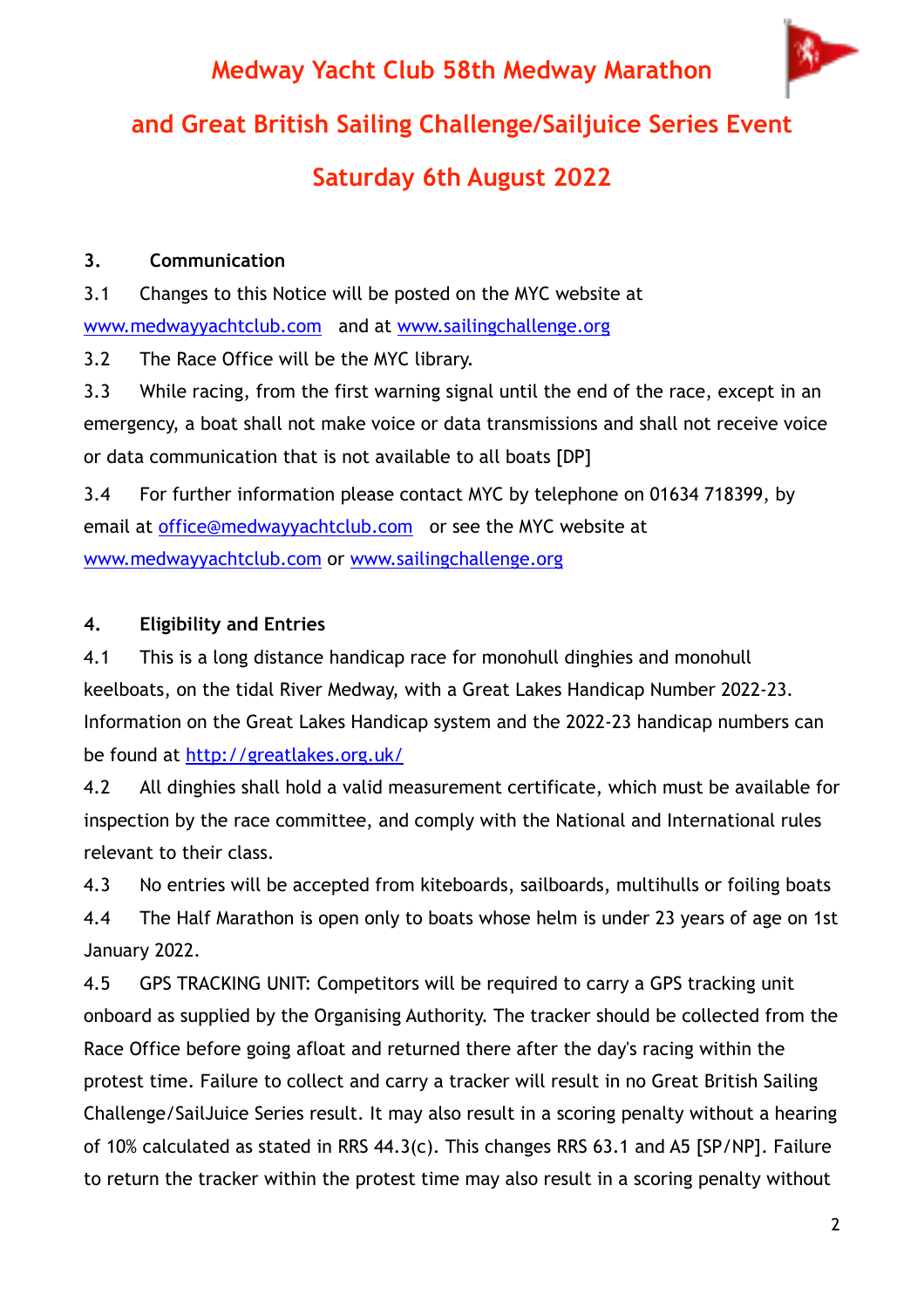## **Medway Yacht Club 58th Medway Marathon**



**and Great British Sailing Challenge/Sailjuice Series Event** 

## **Saturday 6th August 2022**

a hearing of 10% calculated as stated in RRS 44.3(c). This changes RRS 63.1 and A5 [SP/ NP].

4.6 Eligible boats may enter by completing the online entry process at

### [www.sailingchallenge.org](http://www.sailingchallenge.org)

4.7 Entry closes at 17:00 on Thursday 4th August 2022

4.8 Subject to clause 4.9 of this Notice of Race the entry fee will be £30 per boat for the Marathon and £15 per boat for the Half Marathon.

4.9 The fee payable for entries received and fully paid before midnight on Saturday 30th July 2022 will be £20 per boat for the Marathon and £10 per boat for the Half Marathon.

### **5. Starting times**

5.1 The starting times will be

| <b>Class</b>     | <b>Great Lakes</b> | Warning       | <b>Start Time</b> | <b>Class Signal</b> |
|------------------|--------------------|---------------|-------------------|---------------------|
|                  | No:                | <b>Signal</b> |                   |                     |
| Class 1 and Half | 1196 - 1315        | 09:55         | 10:00             | ICF <sub>1</sub>    |
| Marathon         |                    |               |                   |                     |
| Class 2          | $1103 - 1195$      | 10:05         | 10:10             | ICF <sub>2</sub>    |
| Class 3          | 1102               | 10:15         | 10:20             | Wayfarer Class Flag |
| Class 4          | 971-1101           | 10:25         | 10:30             | ICF <sub>3</sub>    |
| Class 5          | 970 and below      | 10:35         | 10:40             | ICF <sub>4</sub>    |

## **6. Venue and Tide Times**

6.1 Racing shall take place on the river Medway.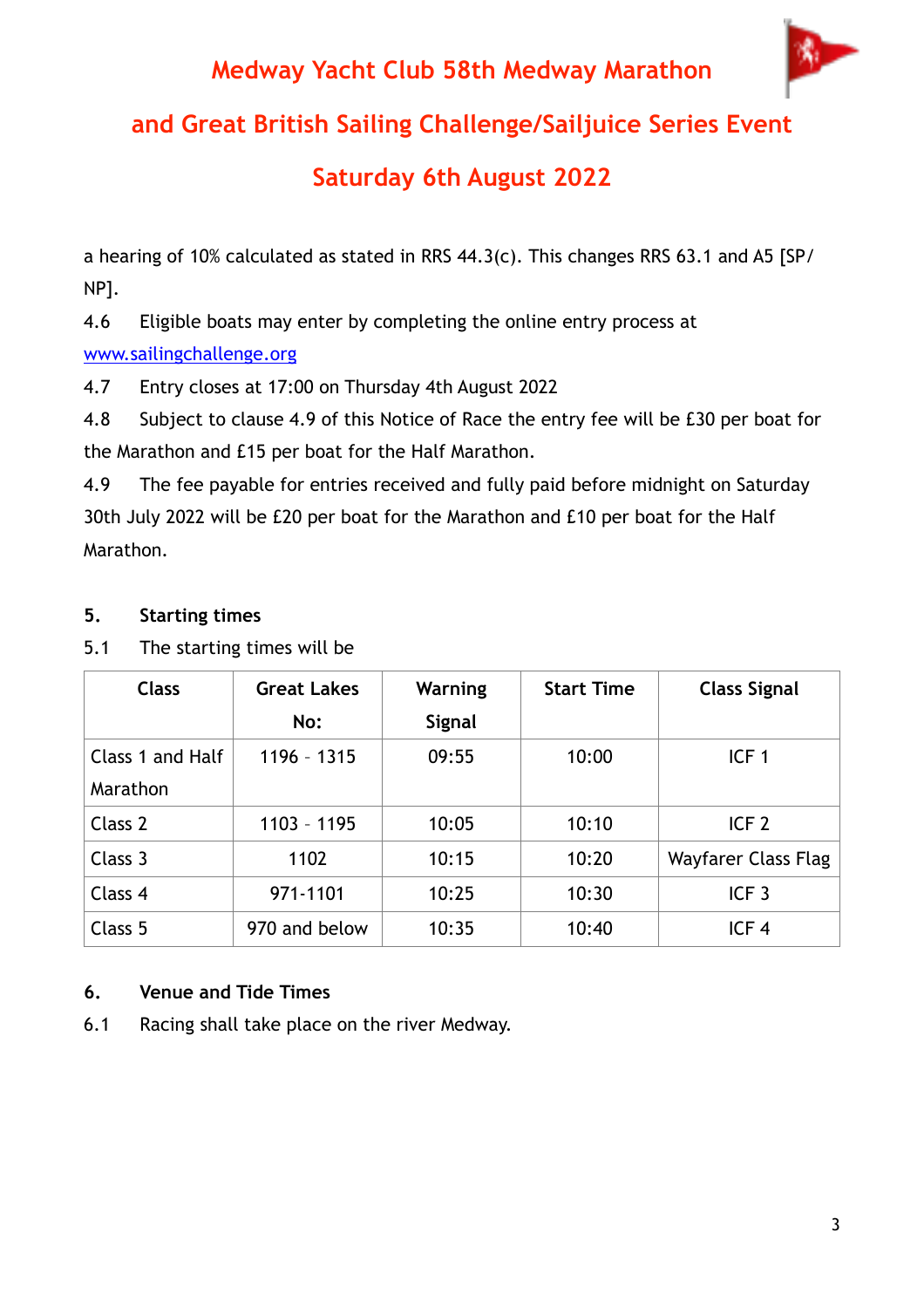**Medway Yacht Club 58th Medway Marathon and Great British Sailing Challenge/Sailjuice Series Event Saturday 6th August 2022**

#### 6.2 Tide times

|            | Time (BST) | Height above datum |
|------------|------------|--------------------|
| LW Chatham | 1226       | 1.3 metres         |
| HW Chatham | 1935       | 5.3 metres         |

#### **7. Courses and Marks of the course**

7.1 See clauses 7 and 8 of the Sailing Instructions.

#### **8. Data Protection**

8.1 By entering the race competitors agree to provide limited personal data to the Organising Authority and to Sailjuice/Sailracer. The Organising Authority will process your personal data for the purpose of administering the event but will not transfer any information to any third party (except Sailjuice/Sailracer) other than to publish the entry list and race results.

### **9. Safety and Risk Statement**

9.1 Please note RRS 3 states: 'The responsibility for a boat's decision to participate in a race or to continue to race is hers alone.' By participating in this event each competitor agrees and acknowledges that sailing is a potentially dangerous activity with inherent risks. These risks include strong winds and rough seas, sudden changes in weather, failure of equipment, boat handling errors, poor seamanship by other boats, loss of balance on an unstable platform and fatigue resulting in increased risk of injury. Inherent in the sport of sailing is the risk of permanent, catastrophic injury or death by drowning, trauma, hypothermia or other causes.

9.2 All competitors shall wear personal buoyancy at all times while afloat except briefly while changing or adjusting personal clothing or buoyancy. Wetsuits and drysuits are not personal buoyancy for these purposes. This changes RRS 40 and the preamble to RRS Part 4.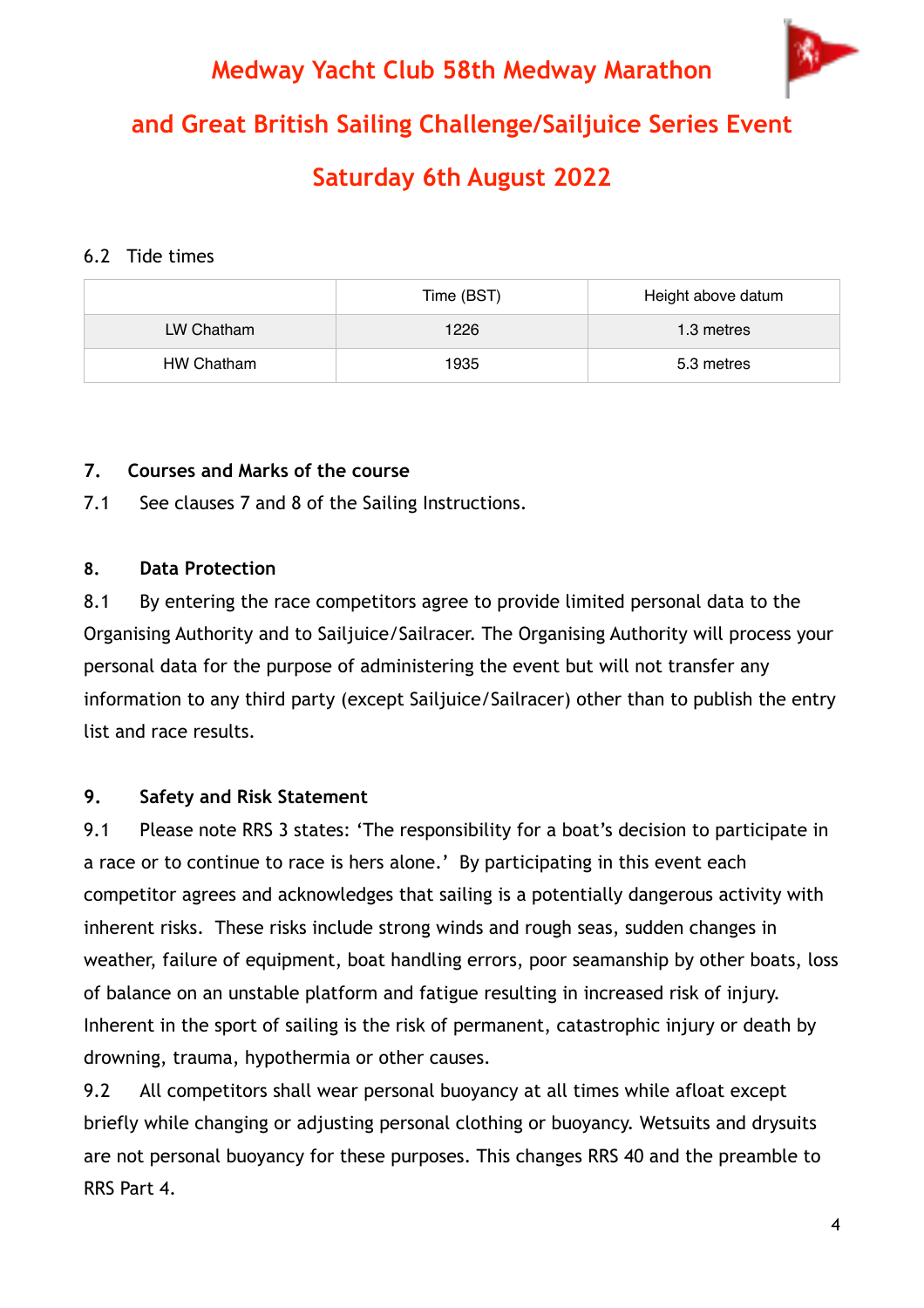# 编一 **Medway Yacht Club 58th Medway Marathon and Great British Sailing Challenge/Sailjuice Series Event Saturday 6th August 2022**

9.3 Boats are required to carry the equipment listed for their Class in the MYC Minimum Equipment List 2022 which can be found here. For the purposes of dinghies determining the length of tow rope to be carried during the race, those with a Great Lakes Handicap Number greater than 1102 shall carry a 6mm tow rope of at least 4 metres in length and those with a Great Lakes Handicap Number smaller than 1103 shall carry a 6mm tow rope at least 6 metres in length. In all cases a tow rope must not be part of the dinghy's running rigging and must be available for immediate use. 9.4 Please see Appendix 1 for Safety Briefing Notes.

#### **10. Insurance**

10.1 Each participating boat shall be insured with valid third-party liability insurance with a minimum cover of £2,500,000 or the equivalent in other currencies. [NP, DP]

### **11. Scoring and Prizes**

11.1 The Great Lakes Handicap 2022-23 will be used to correct the elapsed finishing time of the competitor. Finishing positions will be calculated using the corrected time. 11.2 Prizes

| <b>Medway Command Trophy</b> | First GLH rated boat overall in the Marathon on corrected                        |
|------------------------------|----------------------------------------------------------------------------------|
|                              | time                                                                             |
| <b>Medway Bell Trophy</b>    | First U23 Helm in the Marathon on corrected time                                 |
| Pop Parsons Trophy           | First U23 Helm in the Marathon on corrected time who is a<br>member of Medway YC |
| <b>Sailability Trophy</b>    | First boat on corrected time sailed by a crew with a<br>disability               |
| <b>Molly Leonard Trophy</b>  | First Helmswoman in the Marathon on corrected time                               |
| Roger Chapman Trophy         | <b>First Squib</b>                                                               |
| Sonata Trophy                | <b>First Sonata</b>                                                              |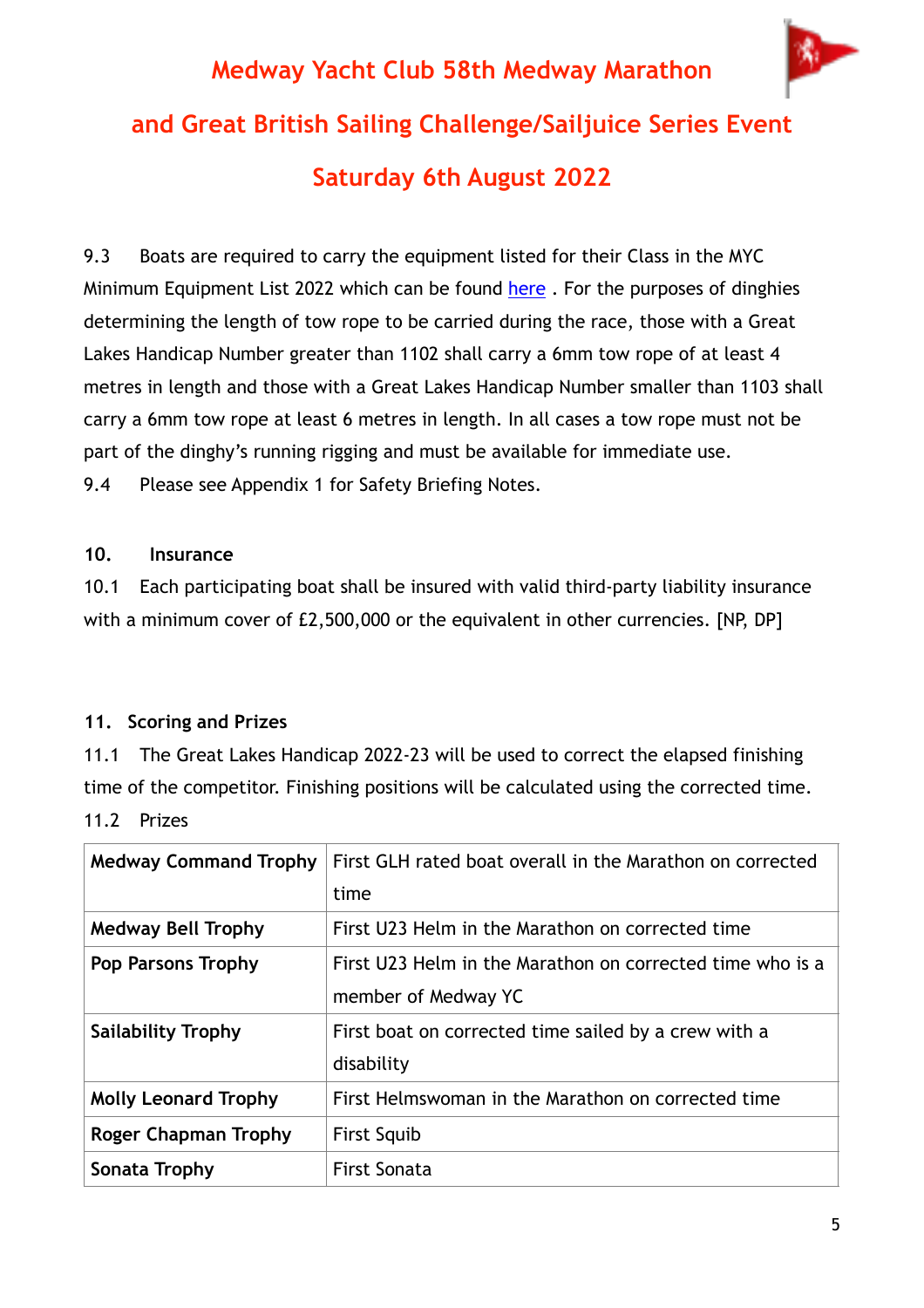## **Medway Yacht Club 58th Medway Marathon**



## **and Great British Sailing Challenge/Sailjuice Series Event**

## **Saturday 6th August 2022**

| Phoenix Trophy           | First Wayfarer                                    |
|--------------------------|---------------------------------------------------|
| <b>Half Marathon Cup</b> | First boat in the Half Marathon on corrected time |

**Medway YC June 2022**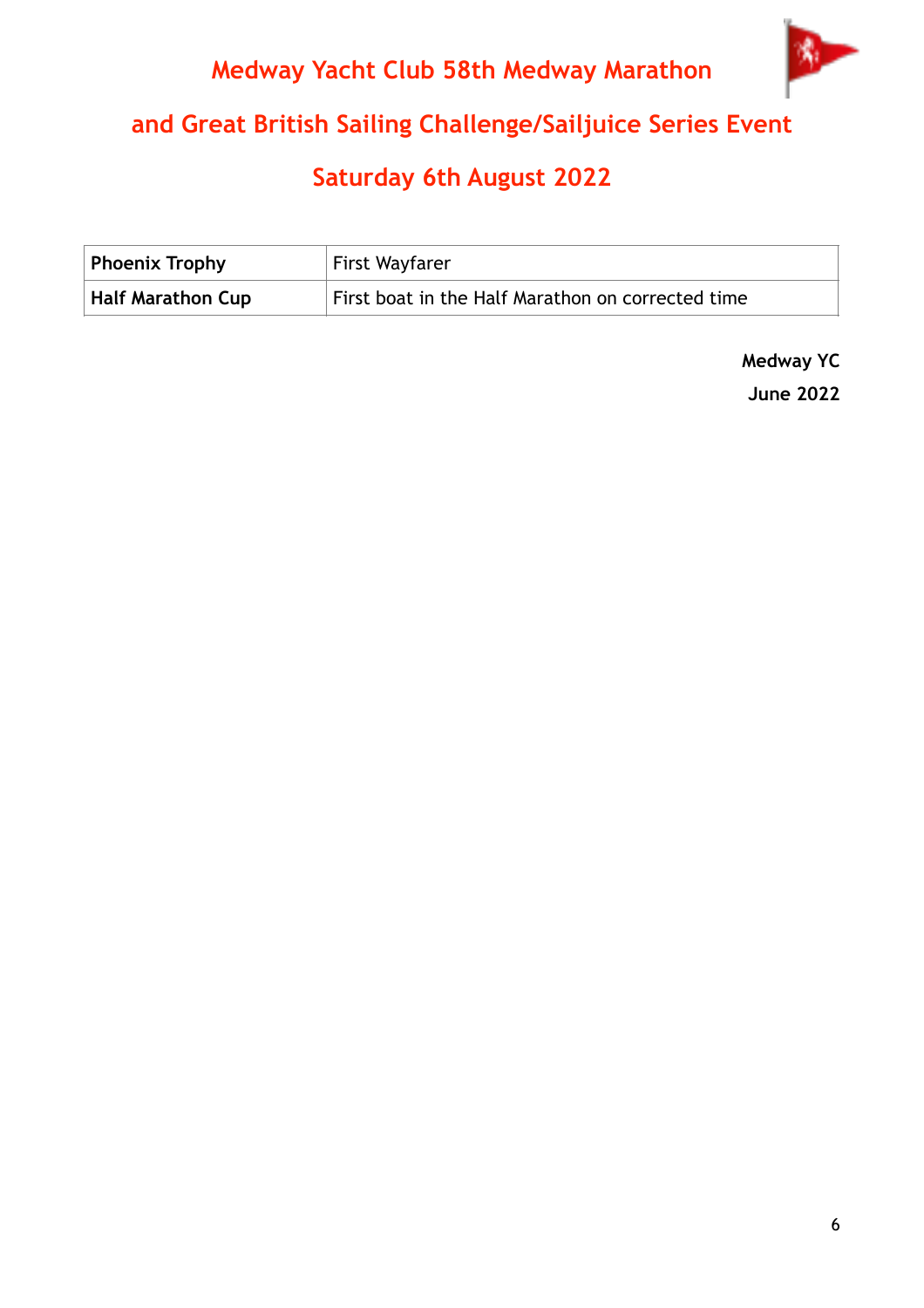

#### **Appendix 1 Safety Briefing Notes**

1. This is a long distance race where weather conditions can change and boats can become isolated.

2. All competitors other than those sailing the Half Marathon are advised to carry a hand held VHF radio set to and able to communicate on channel M1.

3. The race officer will exercise a strict safety policy based on the weather forecast over the course of the race rather than on prevailing conditions. This will be based on three established forecasters, including the Met Office.

4. An early decision not to sail will be posted on the MYC/Sailracer/Sailjuice websites on Friday 5th August 2022 if the forecast for poor conditions is settled.

5. Boats should be self sufficient throughout the day with appropriate safety equipment and provisions aboard.

6. LNG Berths: These are located on the north side of the River Medway to the East of Stangate Creek. When a ship is fast alongside the established LNG berth exclusion zone and associated rules apply to all craft. When an LNG ship is transiting the River Medway or in the process of manoeuvring on/off the berth at Isle of Grain all vessels are required to keep well clear and maintain a safe distance. The chart shows the potential turning circle of an LNG ship and indicates the amount of sea room that needs to be kept clear for the turning manoeuvre. The area highlighted may alter depending on the size of the vessel and if the adjacent LNG berth is occupied by another ship, however, the zone marked is based on the largest LNG vessels expected (345m). Please see SI's as contravention may lead to disqualification. It is because of the safety significance of the LNG Berths that the orange inflatable buoy (Blackstakes Orange) is laid and used as a mark of the Marathon course requiring competing boats to pass to the south of it on the way out (leaving it to port) and on the way back (leaving it to starboard).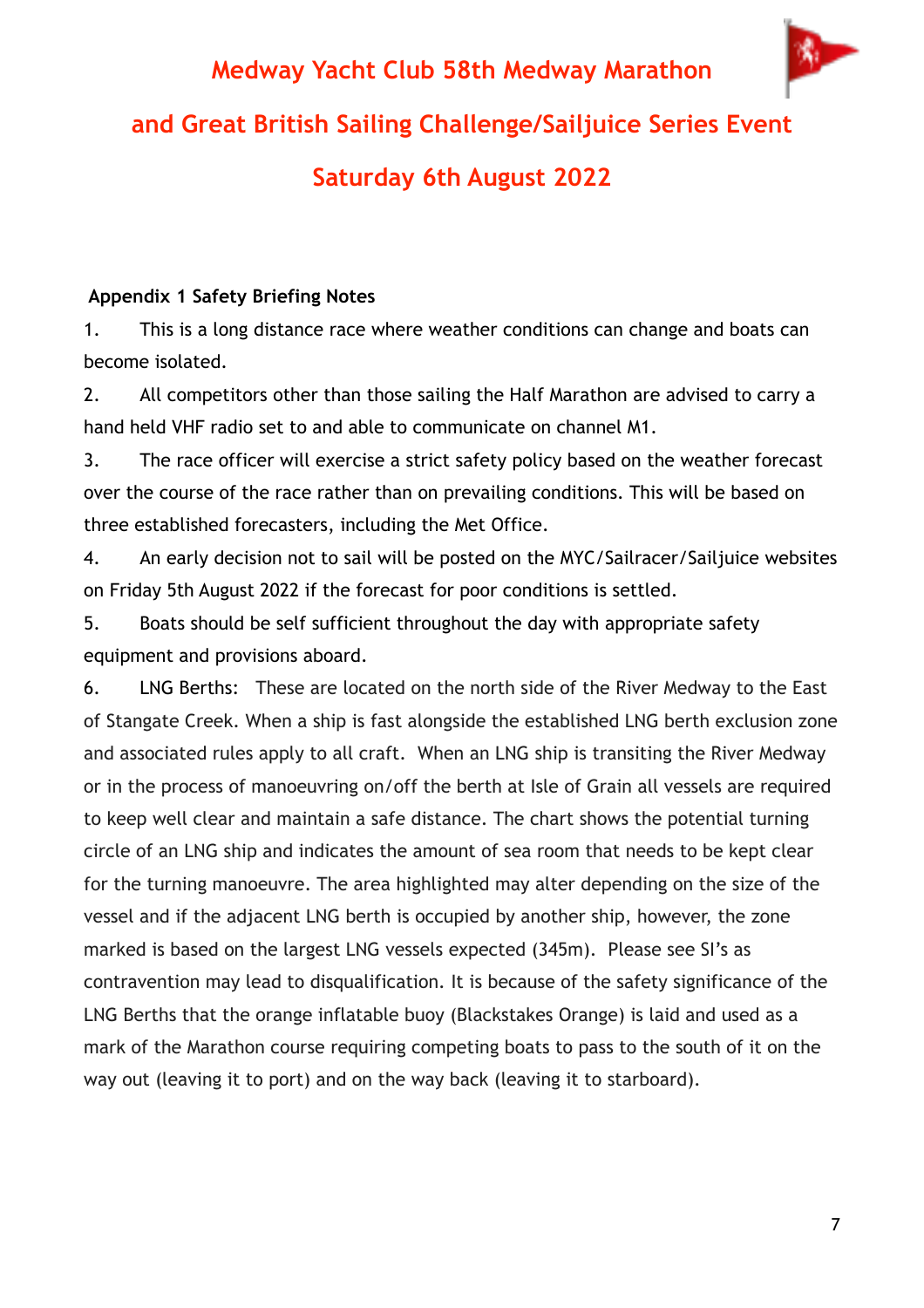



Appendix 2 Course Chart

With grateful thanks to Wilsonian SC for the use of the Course Chart (which is for guidance only and should not be used for navigational purposes).